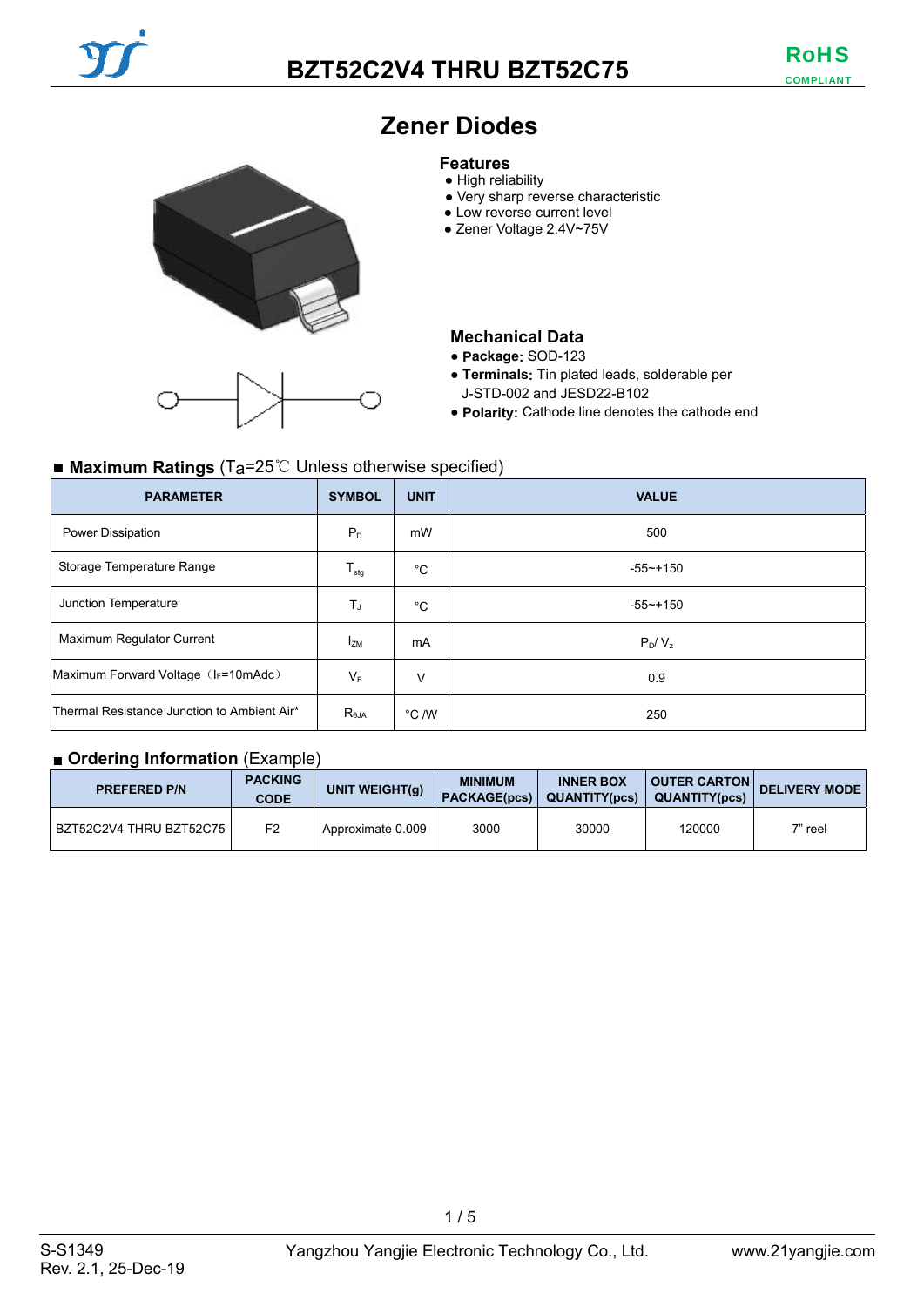## ■ **Electrical Characteristics** (T<sub>a</sub>=25℃ Unless otherwise specified)

| <b>Type Number</b> | <b>Device</b><br>Marking |       | $Vz$ at Izt (V) |       | Izt            | $Z_{zt}(\Omega)$ |      | $Z_{zk}(\Omega)$ |      | $I_R(\mu A) @V_R$ |          | <b>Typical</b><br>Temperature<br>Coefficient@ IZTC<br>mV/°C |      | <b>Test</b><br>Current<br><b>IZTC</b> |
|--------------------|--------------------------|-------|-----------------|-------|----------------|------------------|------|------------------|------|-------------------|----------|-------------------------------------------------------------|------|---------------------------------------|
|                    |                          | min.  | typ.            | max.  | mA             | $I_Z(mA)$        | max. | $I_{zk}(mA)$     | max. | max               | $V_R(V)$ | Min                                                         | Max  | mA                                    |
| <b>BZT52C2V4</b>   | <b>WX</b>                | 2.28  | 2.4             | 2.56  | 5              | 5                | 100  | 1.0              | 600  | 50                | 1.0      | $-3.5$                                                      | 0    | 5                                     |
| <b>BZT52C2V7</b>   | W <sub>1</sub>           | 2.5   | 2.7             | 2.9   | 5              | 5                | 100  | 1.0              | 600  | 20                | 1.0      | $-3.5$                                                      | 0    | 5                                     |
| BZT52C3V0          | W <sub>2</sub>           | 2.8   | 3.0             | 3.2   | 5              | 5                | 95   | 1.0              | 600  | 10                | 1.0      | -3.5                                                        | 0    | 5                                     |
| <b>BZT52C3V3</b>   | W <sub>3</sub>           | 3.1   | 3.3             | 3.5   | 5              | 5                | 95   | 1.0              | 600  | 5                 | 1.0      | -3.5                                                        | 0    | 5                                     |
| <b>BZT52C3V6</b>   | W4                       | 3.4   | 3.6             | 3.8   | 5              | 5                | 90   | 1.0              | 600  | 5                 | 1.0      | $-3.5$                                                      | 0    | 5                                     |
| BZT52C3V9          | W <sub>5</sub>           | 3.7   | 3.9             | 4.1   | 5              | 5                | 90   | 1.0              | 600  | 3                 | 1.0      | $-3.5$                                                      | 0    | 5                                     |
| BZT52C4V3          | W <sub>6</sub>           | 4.0   | 4.3             | 4.6   | 5              | 5                | 90   | 1.0              | 600  | 3                 | 1.0      | $-3.5$                                                      | 0    | 5                                     |
| <b>BZT52C4V7</b>   | W7                       | 4.4   | 4.7             | 5.0   | 5              | 5                | 80   | 1.0              | 500  | 3                 | 2.0      | $-3.5$                                                      | 0    | 5                                     |
| <b>BZT52C5V1</b>   | W8                       | 4.8   | 5.1             | 5.4   | 5              | 5                | 60   | 1.0              | 480  | 2                 | 2.0      | -2.7                                                        | 1.2  | 5                                     |
| <b>BZT52C5V6</b>   | W <sub>9</sub>           | 5.2   | 5.6             | 6.0   | 5              | 5                | 40   | 1.0              | 400  | $\mathbf{1}$      | 2.0      | $-2$                                                        | 2.5  | 5                                     |
| BZT52C6V2          | <b>WA</b>                | 5.8   | 6.2             | 6.6   | 5              | 5                | 10   | 1.0              | 150  | 3                 | 4.0      | 0.4                                                         | 3.7  | 5                                     |
| <b>BZT52C6V8</b>   | WB                       | 6.4   | 6.8             | 7.2   | 5              | 5                | 15   | 1.0              | 80   | $\overline{2}$    | 4.0      | 1.2                                                         | 4.5  | 5                                     |
| <b>BZT52C7V5</b>   | WC                       | 7.0   | 7.5             | 7.9   | 5              | 5                | 15   | 1.0              | 80   | $\mathbf{1}$      | 5.0      | 2.5                                                         | 5.3  | 5                                     |
| <b>BZT52C8V2</b>   | <b>WD</b>                | 7.7   | 8.2             | 8.7   | 5              | 5                | 15   | 1.0              | 80   | 0.7               | 5.0      | 3.2                                                         | 6.2  | 5                                     |
| <b>BZT52C9V1</b>   | WE                       | 8.5   | 9.1             | 9.6   | 5              | 5                | 15   | 1.0              | 100  | 0.5               | 6.0      | 3.8                                                         | 7.0  | 5                                     |
| <b>BZT52C10</b>    | <b>WF</b>                | 9.4   | 10              | 10.6  | 5              | 5                | 20   | 1.0              | 150  | 0.2               | 7.0      | 4.5                                                         | 8.0  | 5                                     |
| <b>BZT52C11</b>    | WG                       | 10.4  | 11              | 11.6  | 5              | 5                | 20   | 1.0              | 150  | 0.1               | 8.0      | 5.4                                                         | 9.0  | 5                                     |
| <b>BZT52C12</b>    | WH                       | 11.4  | 12              | 12.7  | 5              | 5                | 25   | 1.0              | 150  | 0.1               | 8.0      | 6.0                                                         | 10.0 | 5                                     |
| <b>BZT52C13</b>    | WI                       | 12.4  | 13              | 14.1  | 5              | 5                | 30   | 1.0              | 170  | 0.1               | 8.0      | 7.0                                                         | 11.0 | 5                                     |
| <b>BZT52C15</b>    | WJ                       | 14.25 | 15              | 15.75 | 5              | 5                | 30   | 1.0              | 200  | 0.1               | 10.5     | 9.2                                                         | 13.0 | 5                                     |
| <b>BZT52C16</b>    | <b>WK</b>                | 15.3  | 16              | 17.1  | 5              | 5                | 40   | 1.0              | 200  | 0.1               | 11.2     | 10.4                                                        | 14.0 | 5                                     |
| <b>BZT52C18</b>    | WL                       | 16.8  | 18              | 19.1  | 5              | 5                | 45   | 1.0              | 225  | 0.1               | 12.6     | 12.4                                                        | 16.0 | 5                                     |
| <b>BZT52C20</b>    | <b>WM</b>                | 18.8  | 20              | 21.2  | 5              | 5                | 55   | 1.0              | 225  | 0.1               | 14.0     | 144                                                         | 18.0 | 5                                     |
| <b>BZT52C22</b>    | <b>WN</b>                | 20.8  | 22              | 23.3  | 5              | 5                | 55   | 1.0              | 250  | 0.1               | 15.4     | 16.4                                                        | 20.0 | 5                                     |
| <b>BZT52C24</b>    | <b>WO</b>                | 22.8  | 24              | 25.6  | 5              | 5                | 70   | 1.0              | 250  | 0.1               | 16.8     | 18.4                                                        | 22.0 | 5                                     |
| <b>BZT52C27</b>    | <b>WP</b>                | 25.1  | 27              | 28.9  | $\overline{2}$ | $\overline{2}$   | 80   | 0.5              | 300  | 0.1               | 18.9     | 21.4                                                        | 25.3 | $\overline{2}$                        |
| BZT52C30           | <b>WQ</b>                | 28    | 30              | 32    | $\overline{c}$ | $\sqrt{2}$       | 80   | 0.5              | 300  | 0.1               | 21.0     | 24.4                                                        | 29.4 | $\overline{2}$                        |
| <b>BZT52C33</b>    | <b>WR</b>                | 31    | 33              | 35    | $\overline{c}$ | $\overline{c}$   | 80   | 0.5              | 325  | 0.1               | 23.1     | 27.4                                                        | 33.4 | $\overline{2}$                        |
| <b>BZT52C36</b>    | WS                       | 34    | 36              | 38    | $\overline{c}$ | $\overline{2}$   | 90   | 0.5              | 350  | 0.1               | 25.2     | 30.4                                                        | 37.4 | $\overline{a}$                        |
| <b>BZT52C39</b>    | WT                       | 37    | 39              | 41    | $\overline{c}$ | $\overline{2}$   | 130  | 0.5              | 350  | 0.1               | 27.3     | 33.4                                                        | 41.2 | $\overline{2}$                        |
| <b>BZT52C43</b>    | WU                       | 40    | 43              | 46    | 5              | 5                | 100  | 1.0              | 750  | 0.1               | 32       | 37.6                                                        | 46.6 | $\overline{2}$                        |
| <b>BZT52C47</b>    | WV.                      | 44    | 47              | 50    | 5              | $\,$ 5 $\,$      | 100  | 1.0              | 750  | 0.1               | 35       | 42.0                                                        | 51.8 | $\overline{2}$                        |
| <b>BZT52C51</b>    | WW                       | 48    | 51              | 54    | $\overline{c}$ | 2                | 180  | 0.5              | 400  | 0.05              | 35.7     | 46.6                                                        | 57.2 | $\overline{2}$                        |
| <b>BZT52C56</b>    | X1                       | 53    | 56              | 59    | $\overline{c}$ | 2                | 200  | $\mathbf{1}$     | 1000 | 0.1               | 42       | 52.2                                                        | 63.8 | $\overline{a}$                        |
| <b>BZT52C62</b>    | 5X2                      | 58    | 62              | 66    | 2              | $\overline{c}$   | 215  | 0.5              | 450  | 0.05              | 43.4     | 58.8                                                        | 71.6 | $\overline{2}$                        |
| <b>BZT52C68</b>    | 5X3                      | 64    | 68              | 72    | $\overline{c}$ | 2                | 240  | 0.5              | 475  | 0.05              | 47.6     | 65.6                                                        | 79.8 | $\overline{2}$                        |
| <b>BZT52C75</b>    | 5X4                      | 70    | 75              | 79    | $\overline{c}$ | $\sqrt{2}$       | 255  | 0.5              | 500  | 0.05              | 52.5     | 73.4                                                        | 88.6 | $\overline{2}$                        |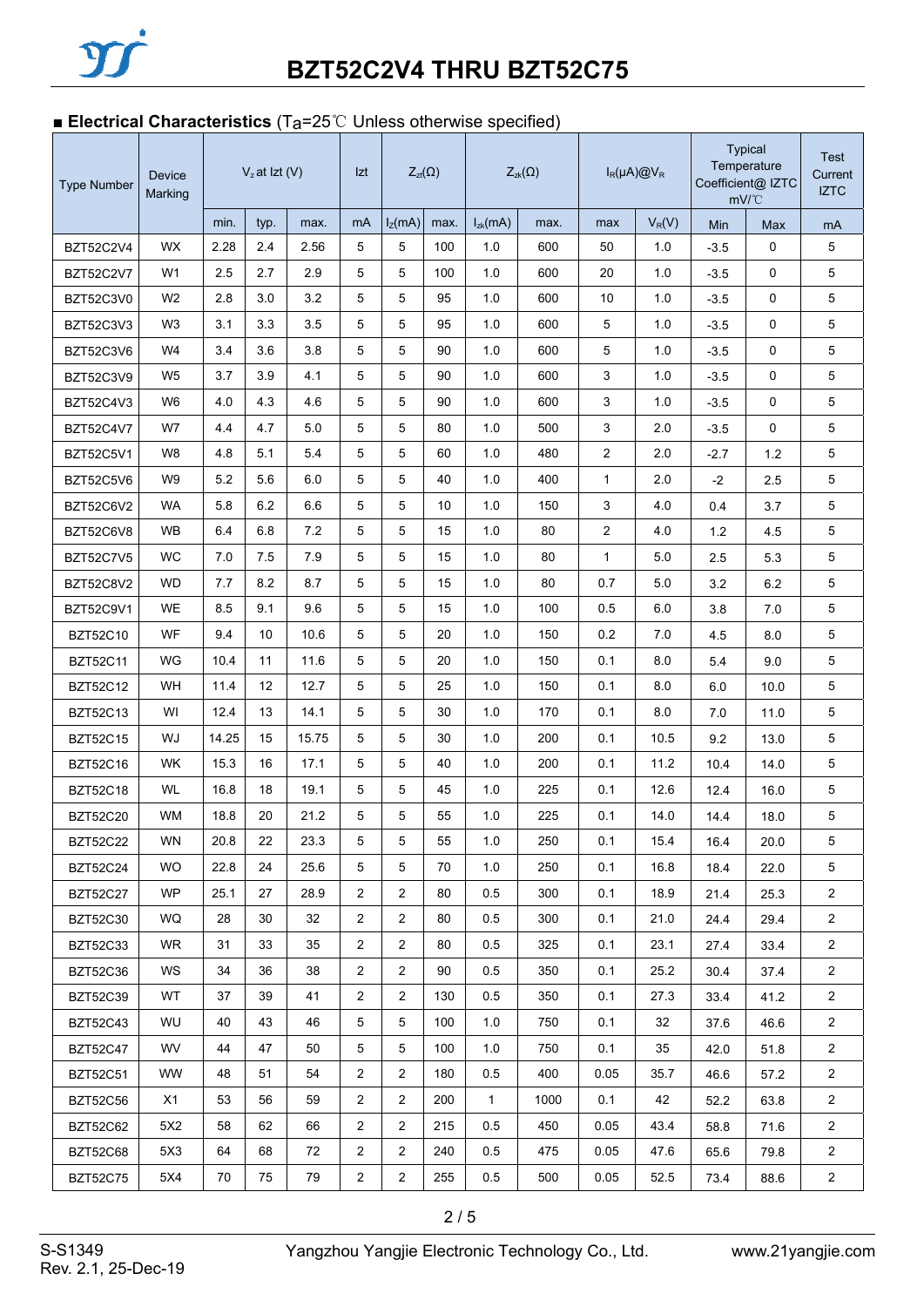

# **BZT52C2V4 THRU BZT52C75**

#### **■ Characteristics** (Typical)

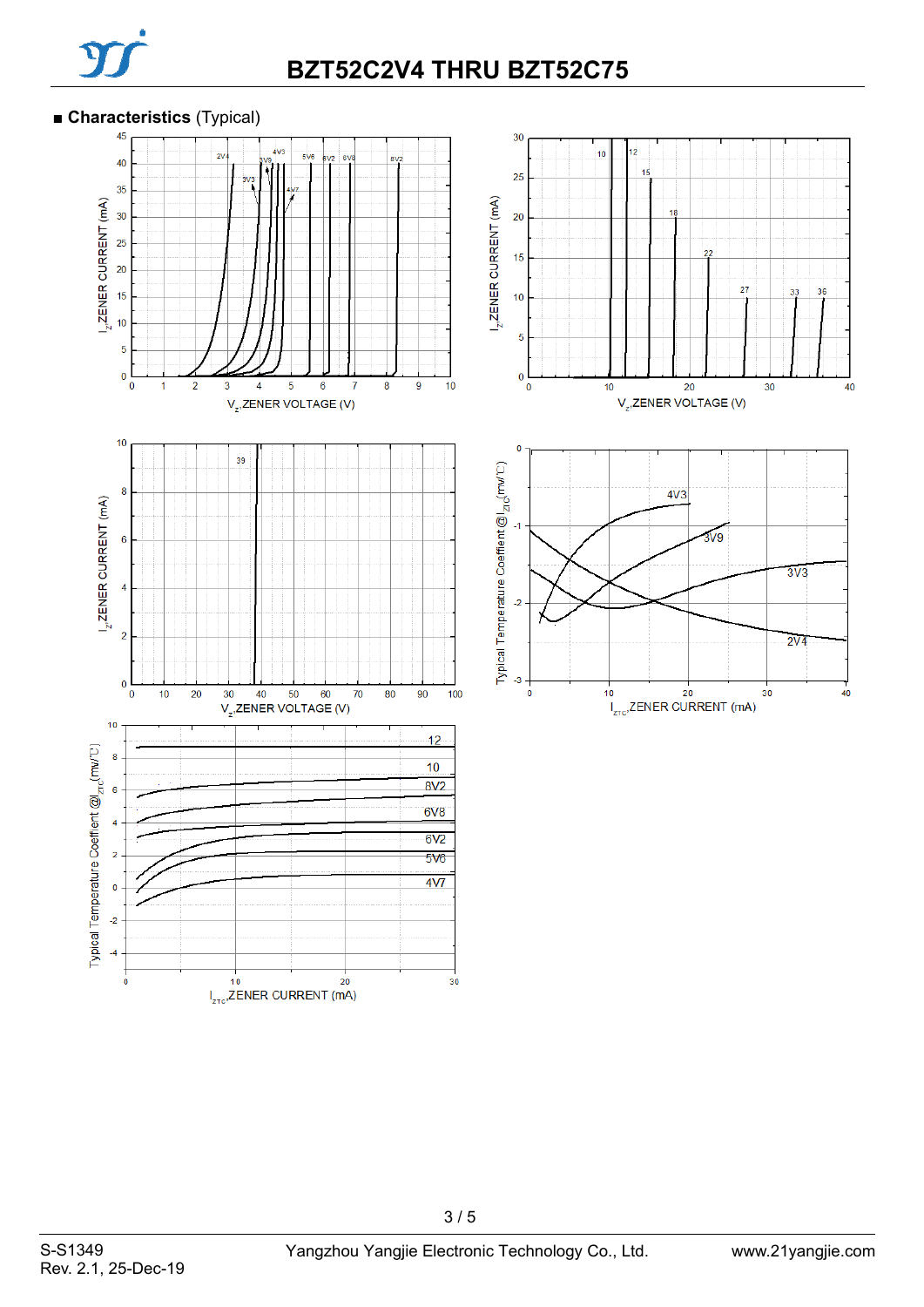### ■ **SOD-123 Package Outline Dimensions**



| <b>DIMENSIONS</b> |            |               |            |             |  |  |  |  |
|-------------------|------------|---------------|------------|-------------|--|--|--|--|
| <b>DIM</b>        |            | <b>INCHES</b> | <b>MM</b>  | <b>NOTE</b> |  |  |  |  |
|                   | <b>MIN</b> | <b>MAX</b>    | <b>MIN</b> | <b>MAX</b>  |  |  |  |  |
| А                 | .140       | .152          | 3.55       | 3.85        |  |  |  |  |
| в                 | .100       | .112          | 2.55       | 2.85        |  |  |  |  |
| C                 | .055       | .071          | 1.40       | 1.80        |  |  |  |  |
| D                 |            | .053          |            | 1.35        |  |  |  |  |
| E                 | .012       | .031          | 0.30       | .78         |  |  |  |  |
| G                 | .006       |               | 0.15       |             |  |  |  |  |
| Η                 | -----      | .01           | -----      | .25         |  |  |  |  |
| J                 |            | .006          |            | .15         |  |  |  |  |

### **■ SOD-123 Soldering Footprint**



Unit: inches